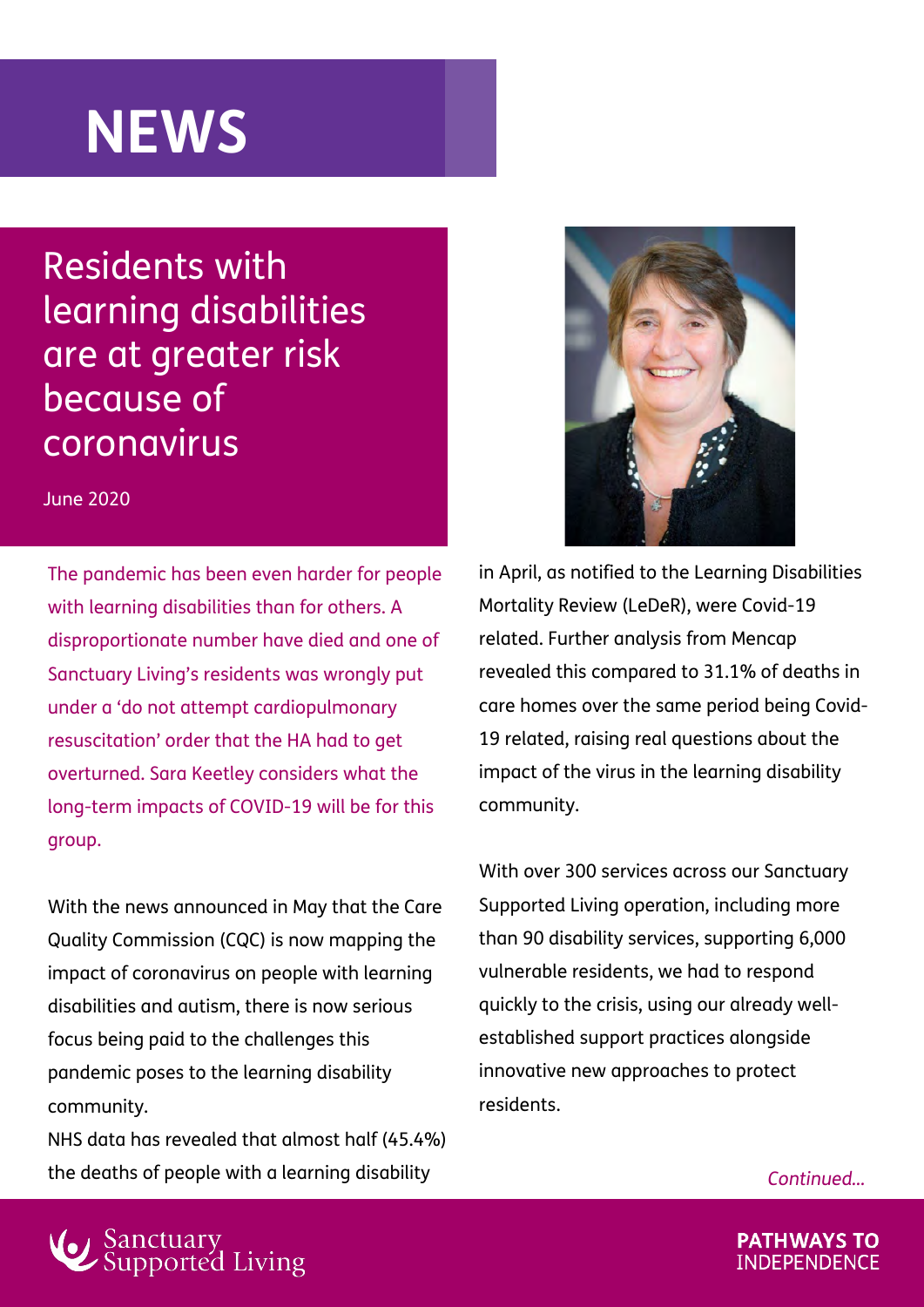Public Health England's easy read guides in pictorial format have been invaluable in helping residents get to grips with some of the basic problems thrown up by coronavirus.

Washing and cleaning has been a central message in the Government's approach to tackle the spread of the virus. At Epworth House, in Burton-on-Trent, residents have established a rota for cleaning door handles, furniture and stair bannisters, following discussions and education with staff about the risks spreading germs.

While at Nickleby Road, in Chelmsford, hand prints on pieces of paper, along with the word 'WASH', were put in residents' homes alongside government hand washing posters to encourage regular 20 second cleaning.

Technology has become more important than ever and using 'Talking Tiles' has helped with communicating essential safety or hygiene information to residents. This has been particularly useful in services where residents are unable to read.

Food can pose challenges for people with learning disabilities beyond the difficulties arising from social isolation. At Corner House in Mansfield, one resident with autism has disordered eating needs and a history of stopping eating when he can't access his preferred foods. Recognising the risks, staff

carefully planned food purchasing and management to ensure regular supply.

In addition to modifying our usual support to ensure residents have been prepared throughout lockdown, our teams have also increased the provision of activities to entertain residents. Eastgate in Stoke-on-Trent recreated a pub night with a twist, hosting in the service's communal kitchens and naming it the Kitch-Inn Bar.

Another example of innovative communication has been used at Old Milton Road in New Milton, where residents' clear understanding of social distancing is thanks to the penguins in the popular film 'Madagascar'. Residents have been told to be like them 'Just smile and wave' – a simple message that resonates with residents whose communications needs can be quite complex.

While we are focussed on providing the best possible service for residents and helping them adapt, it is vital they are recognised as a vulnerable group requiring additional support from government, Public Health England and clinicians.

At one of our schemes, we experienced first hand the issues a person with a learning disability can face after being admitted to hospital with Covid-19 symptoms.

*Continued…*



**PATHWAYS TO INDEPENDENCE**